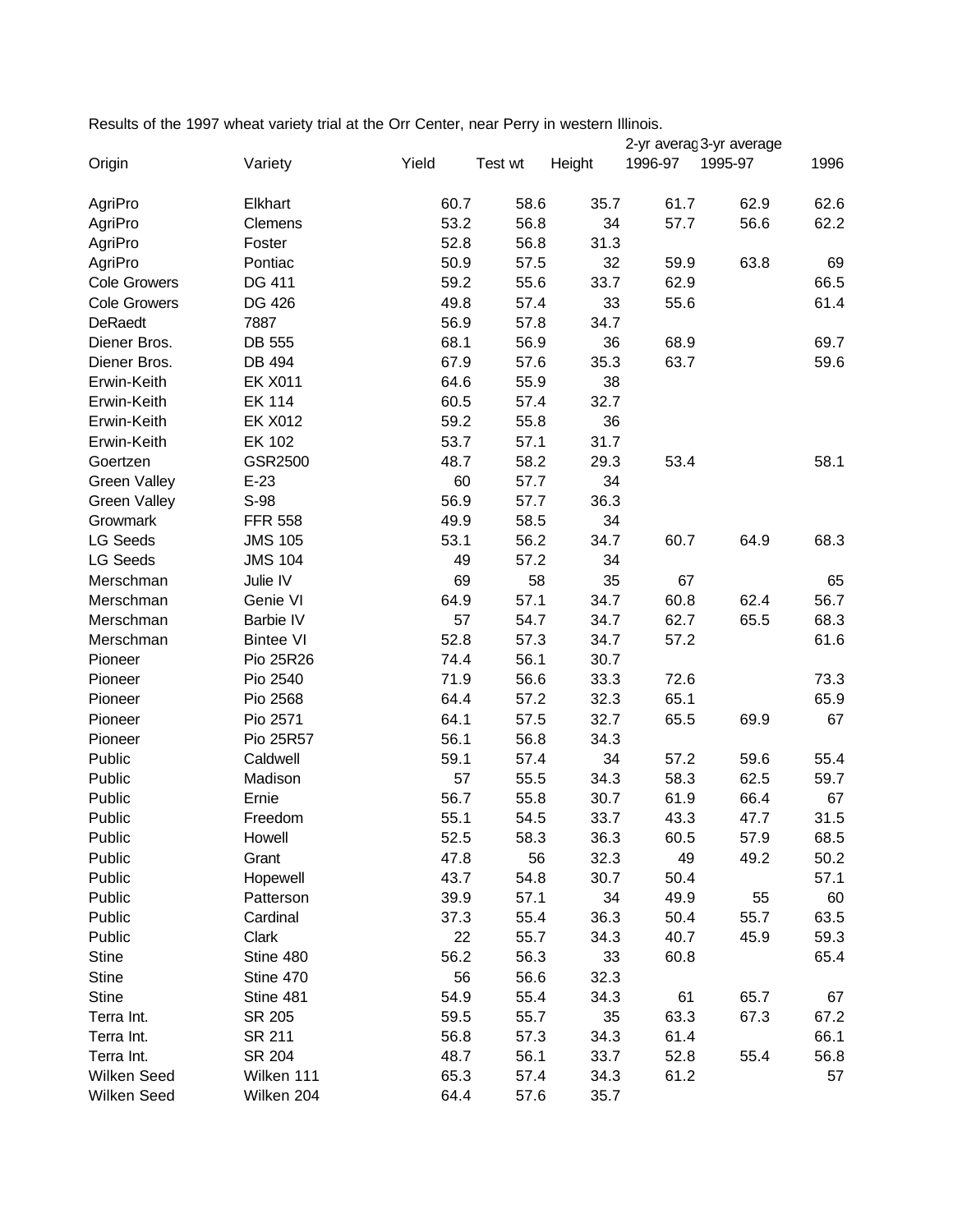| Wilken Seed | Wilken 121 | 60.2 | 56.2 | 34.3 |      |      |
|-------------|------------|------|------|------|------|------|
| Wilken Seed | Wilken 207 | 54.6 | 55.9 | 33.3 | 59.8 | 64.9 |
| Wilken Seed | Wilken 109 | 49.8 | 57.5 | 34   | 55.6 | 61.4 |
|             | Average    | 55.7 | 56.9 | 34   |      |      |
|             | LSD 0.10   | 8    | 0.9  | 1.8  |      |      |
|             | CV, %      | 10.6 | 1.2  | 4    |      |      |